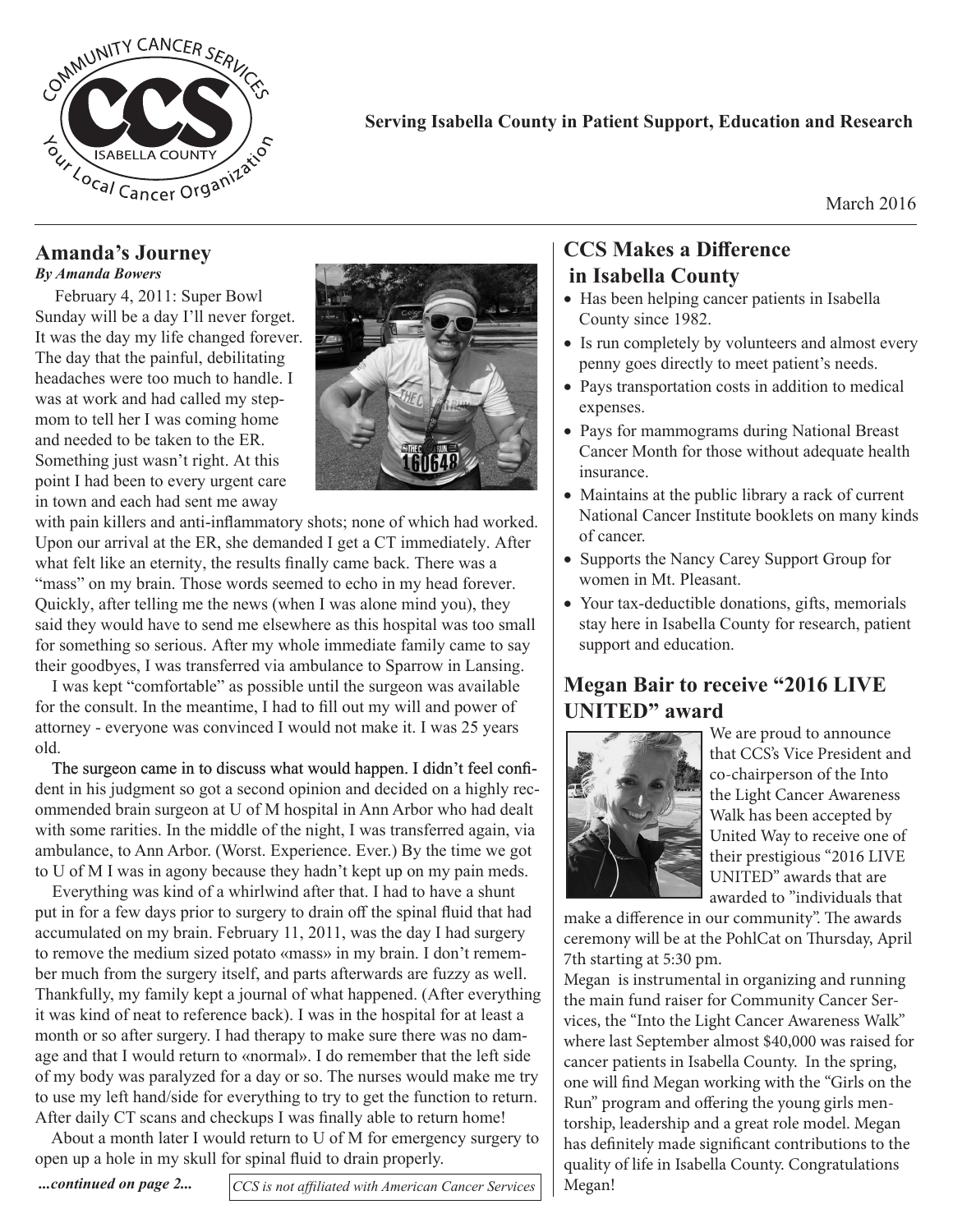#### Amanda's Journey (continued from page 1)

A year later at my MRI and surgeon checkup, I would learn that the remaining «mass» they couldn›t get had grown 2mm. I was told I would have to meet with an oncologist and discuss a treatment plan to receive radiation therapy. I was scared to death. I had thought this awful thing was behind me. During the summer of 2013 I underwent 31 days of radiation therapy at U of M. I wanted to return to the place that had once saved my life, in hopes they'd do it again. I traveled back and forth from Mt. Pleasant to Ann Arbor to receive my daily treatments. Community Cancer Services made this possible. They reimbursed me for mileage during treatment. This was a huge relief since I was unable to work. I experienced nausea, extreme exhaustion and unfortunately hair loss during treatment. Looking back now, I honestly don't know how I did it and stayed so strong. But I'm happy to say that the treatment I received saved my life. I continue to have annual MRI scans and meet with the treating oncologist at U of M to make sure there is no change. As of this past November, I am 2 years cancer free!

## **Miles for Miracles**

We again want to thank the middle school and high school students in Isabella County, especially Mt. Pleasant for all of their fund raisers for beating cancer in our county. This past year they donated \$6,580.00 to Community Cancer Services. Since they help four cancer organizations, these young adults raised over \$26.320.00. That's a lot of bake sales, school dances, extra circular activities. West Intermediate has already had their kick-off meeting for 2016 and has had numerous cancer survivors speaking to the students. We applaud them and feel very gratified to be part of their fundraising goals.

## **Suzanne Courser receives Chamber of Commerce Eagle Award**

Suzanne Courser was honored on February 27th with one of the Chamber of Commerce's prestigious Eagle Awards for her dedication and passion for helping cancer patients in Isabella County. Suzanne is a fifteen year cancer survivor. She remarked that "her passion is helping other cancer survivors" and that is definitely what Suzanne has been doing for the last fifteen years – helping others in our community survive cancer.

She is a major component of the planning and success of the yearly "Into the Light Cancer Awareness Walk". With her cheerful, smil-

ing, friendly attitude, she is the major backbone of this walk. She has recruited her whole family to help with advance planning and all the work that needs to happen the day of the walk. You name it, and she sees that it gets done from the silent auction, the live auction, talking to the local radio stations, lining up food for the guests, games for the kids, and setting out luminaries. She has had the honor of being the Master of Ceremonies at the Cancer Survivors Ceremony and proudly leads the cancer survivors around the luminary lit pathway on their walk as a cancer survivor.

She even gave up going to her grandson's homecoming football game, his senior year, just to be at the walk – talk about dedication!

## **Nancy Carey Support Group for Women**

This amazing group of compassionate women meets the last Wednesday of each month to provide friendship, information and comfort to those who have had a cancer diagnosis recently or in the past. Women at any stage of diagnosis or treatment are welcome to attend. The meetings are informal, upbeat and informational and begin at 7:00 pm and are held the last Wednesday of each month at Oxford Row/Canterbury club house. Call Giesela Moffitt at 772-1602 for more information.

#### **Important Phone Numbers** Pardee Fund of Isabella County 772-6896 Community Cancer Service 772-2524 NCI (up-to-date information) 1 800-4CANCER Y-ME: (24 hour breast cancer hotline) 1 800-221-2141

| <b>Current CCS Board Members</b>                |
|-------------------------------------------------|
| <b>President</b>                                |
| Bill Sowle773-3673                              |
| <b>Vice President</b>                           |
| Megan Wedge-Bair 944-4843                       |
| <b>Treasurer</b>                                |
| Mary Ann McPherson 772-4673                     |
| <b>Service Coordinator</b>                      |
|                                                 |
| Vanda Barker772-2524                            |
| <b>Acting Secretary</b>                         |
| Deonna Doty  828-6903                           |
| <b>Publicity</b>                                |
| Zora Walsh 773-0346                             |
| <b>Memorials</b>                                |
| Amy Bourns506-3443                              |
| <b>Historian</b>                                |
| Jane Clark773-3596                              |
| <b>Board Members</b>                            |
| Donna Parr 772-3925                             |
| Minde Lux773-3428                               |
| Don Bertsch 772-1424                            |
| Mary Kay Price289-5374                          |
| Ruth Anne Sowle 773-7648                        |
| Clarence Tuma 773-5639                          |
| Betty Campbell 773-9639                         |
| Diane Fleming772-5556                           |
| Richard Fleming 772-5556                        |
| Carolyn Baltazar Kaya203-650-4814               |
| Sheryl Sias 565-0207                            |
|                                                 |
| <b>Nancy Carey Support Group</b>                |
| Pam Pfau 828-5476                               |
| Shirley Wiltse773-7565                          |
| <b>Community Liaison Director</b>               |
| Bill Sowle773-3673                              |
| <b>Educational Coordinator</b>                  |
| Karen Williamson 773-5478                       |
| <b>Mastectomy Counselors</b>                    |
|                                                 |
| Ruth Anne Sowle 773-7648                        |
| <b>Newsletter Co-Editors</b>                    |
|                                                 |
| Zora Walsh 773-0346<br>Ruth Anne Sowle 773-7648 |
|                                                 |
| <b>Professional Advisors</b>                    |
| Sandra Howell, M.D.                             |
| Somdev Roy, M.D.                                |



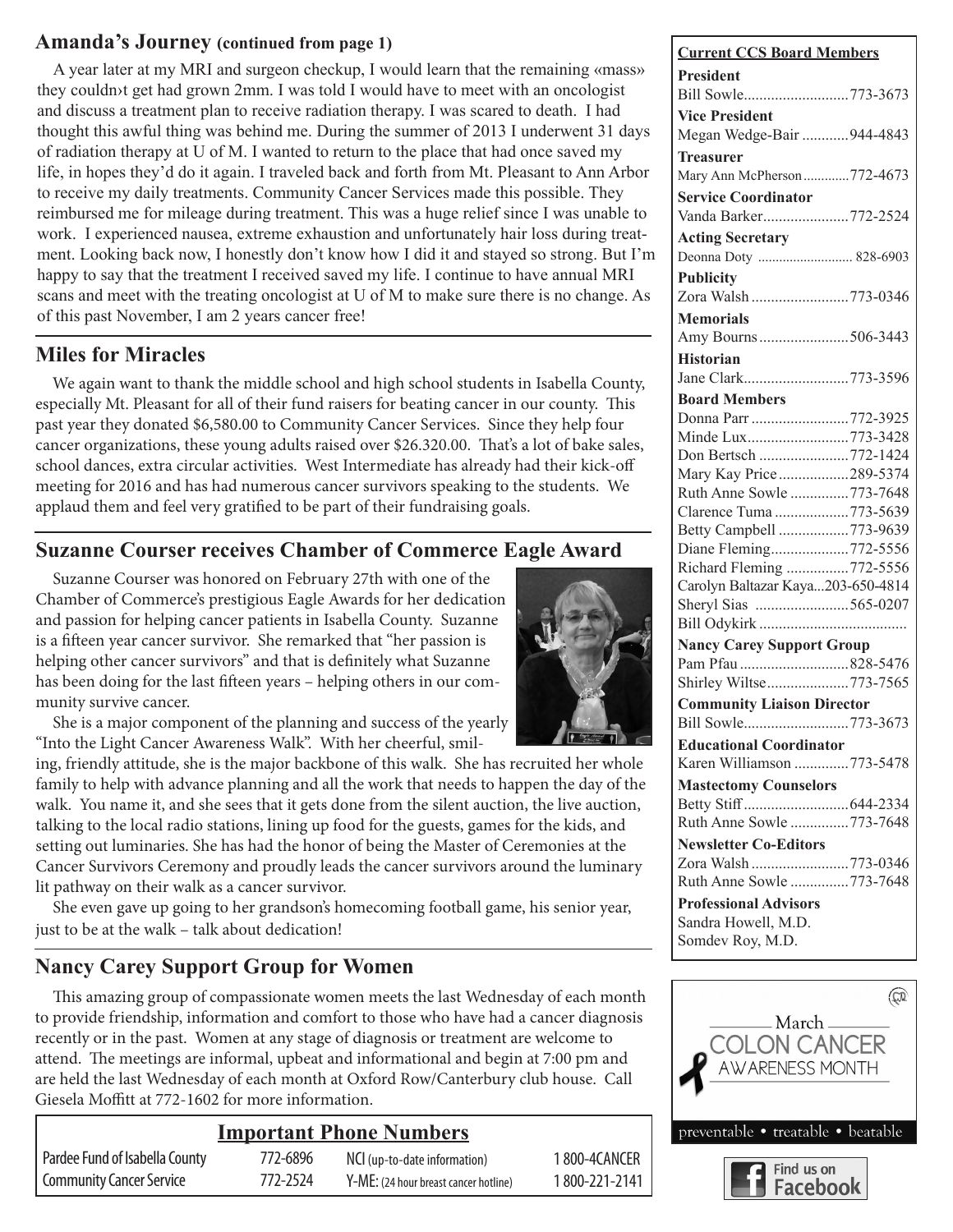## **CCS Appreciates the Support of the Community**

#### *Thank you to:*

- A nice surprise! I will use the CITGO card for my doctor appointments in Midland in January. Christmas blessings to all of the CCS Board Members.
- Merry Christmas to all of the board members! Without you I would surely be in financial ruin. Words cannot describe my sincere thanks. I was certainly surprised to open the Christmas card to find yet another gift of your sincere caring. A gas card! It is my goal to someday be able to give back somehow to your wonderful foundation. God bless each and everyone one of you this holiday season and in the coming years.
- Thank you for your caring and concern. God bless you for all that you do. We appreciate it very much.
- Thank you and CCS for all of the help we receive. He is currently taking an oral chemo called Promalist. He will see his oncologist in Detroit again in February and we are expecting his treatment to change then.
- I and my family cannot thank you enough for the service you provide and helping us through this difficult year. I am so grateful for everything and it sure has been a lot easier fighting cancer with some financial peace of mind with the medical bills and being able to get back and forth to treatment. I cannot wait to be well enough to pay the generosity I have received forward. Bless you all.

# **Pardee Cancer Fund of Isabella County**

Isabella County residents are fortunate to have the Pardee Cancer Foundation available to help with the expenses of cancer. Pardee provides financial support for expenses not covered by insurance to Isabella County residents undergoing cancer treatment. Call 989-772-6895 for more information.

## **CCS Board of Directors Meetings**

CCS Board of Director Meetings are held the second Thursday of each month at 6:30 pm at the Commission on Aging building on Lincoln road. New members are always welcome. If you are looking for a tangible way to give back to your community, consider CCS. For more information call Vanda at 772-2524.

## **New Board of Directors Officers**

The following individuals were elected to a two year term beginning January 1, 2016 and ending December 31, 2018: President - Bill Sowle; Acting Secretary - Deonna Doty; Historian - Jane Clark; Community Liaison Director - Bill Sowle; Publicity - Zora Walsh

## **Mileage Program for Cancer Treatment Travel**

Did you know that CCS will help pay your mileage to and from cancer treatment? Last year, 2015, CCS provided almost \$60,000.00 in medical mileage to their clients. Call Vanda, Patient Coordinator, at 772-2524, for more information.

## **Need a Tax Deduction – CCS is a good Choice**

When donating to CCS, you know that your money will be spent to help local people with their struggle with cancer. CCS is a 501-c-3 fully tax deductible organization so all of your donations count.

#### **www.isabellacommunitycancer.org**

Check out our web site www.isabellacommunitycancer.org for information about CCS including pictures of our Into the Light Cancer Awareness Walk, past survivors newsletters, and how to apply for aid.

| Please accept this contribution in the amount of \$                                                                     |
|-------------------------------------------------------------------------------------------------------------------------|
|                                                                                                                         |
|                                                                                                                         |
|                                                                                                                         |
|                                                                                                                         |
| Send to: Community Cancer Services of Isabella County, PO Box 36, Mt. Pleasant, MI 48804-0036                           |
| An acknowledgement will be sent to the person or family you choose. Your gift will help fight cancer in a concrete way. |